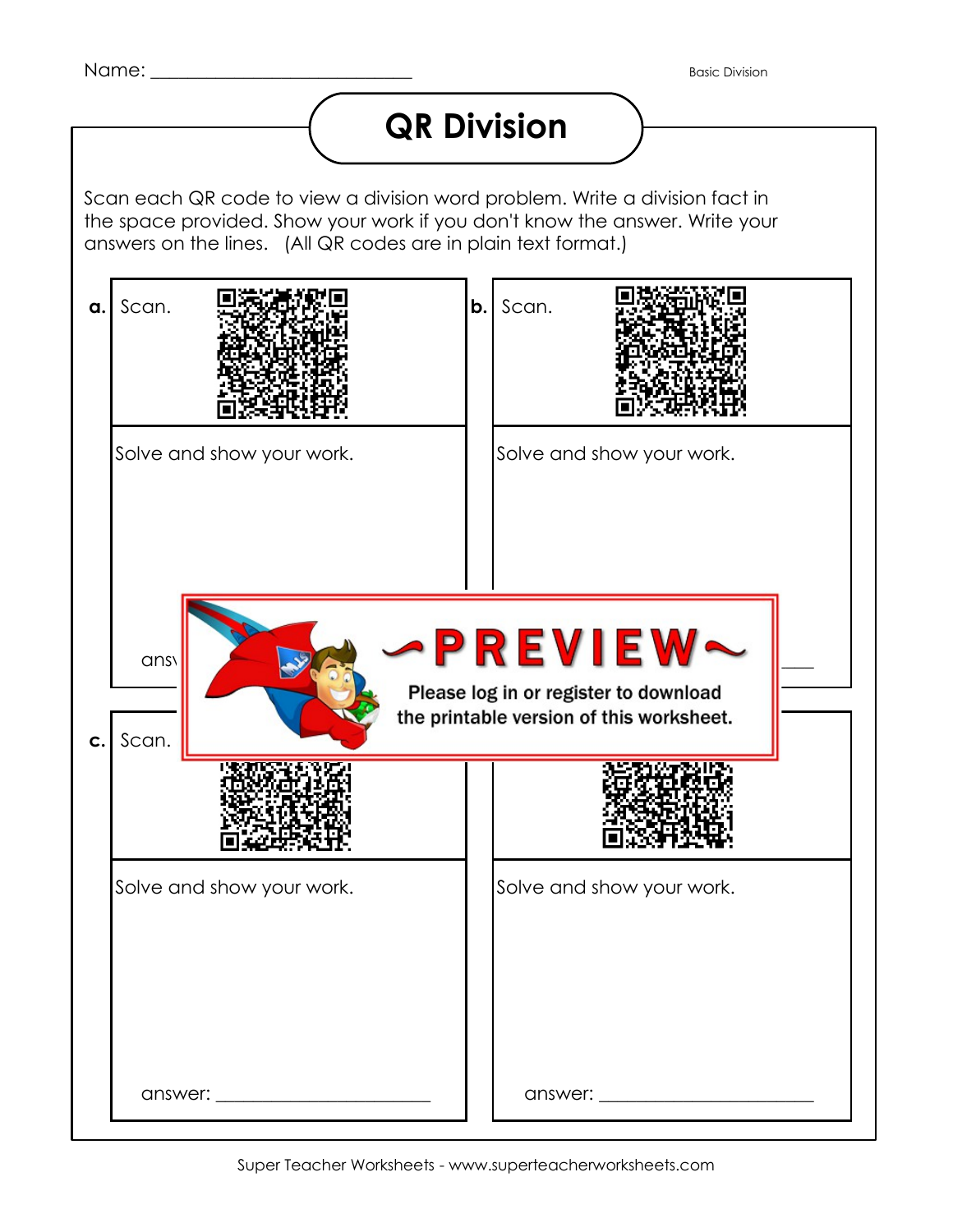#### **ANSWER KEY**

## **QR Division**

Scan each QR code to read an addition word problem. Then solve each problem in the space provided. Show your work and write your answers on the lines. (All QR codes are in plain text format.)